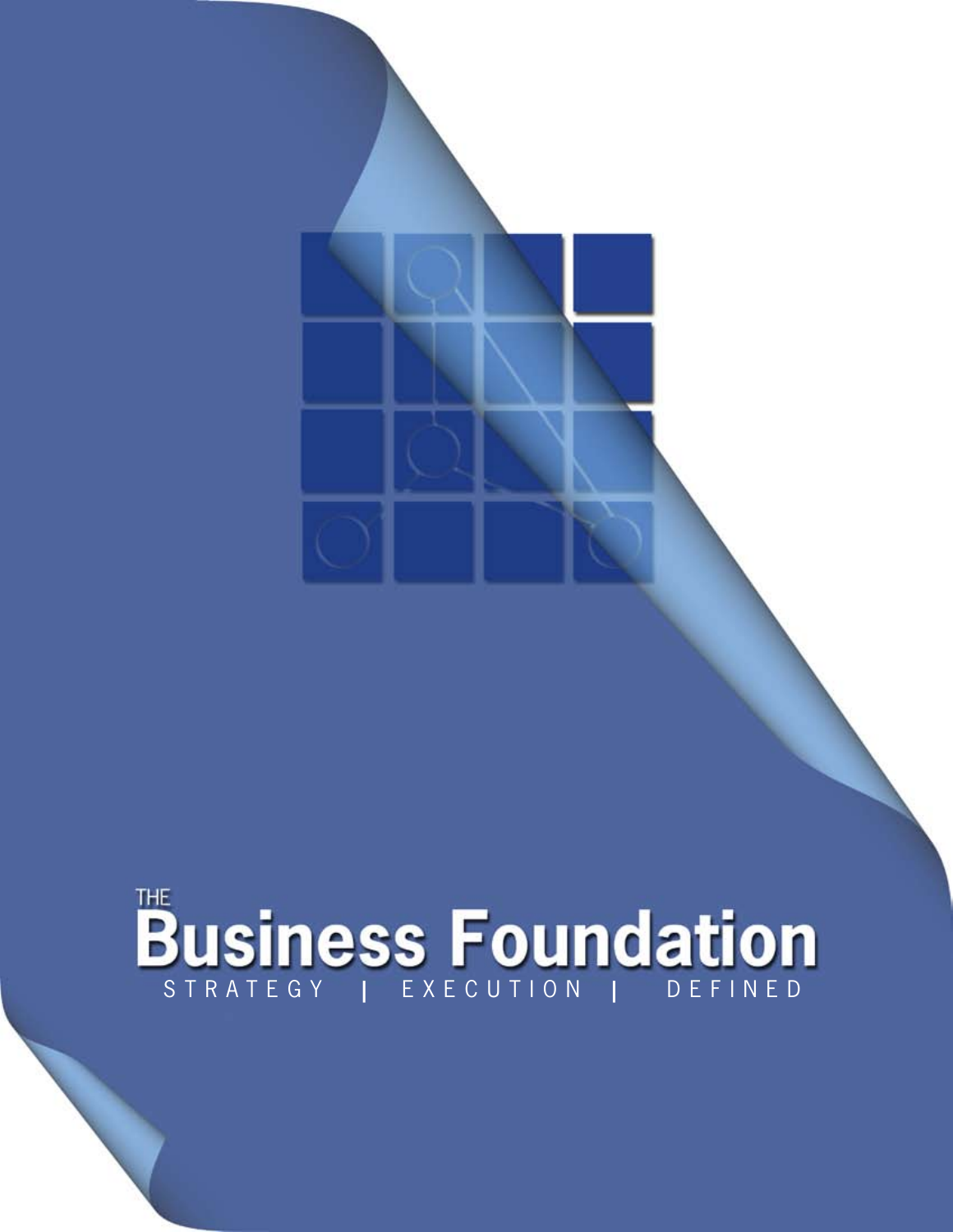

# **What is the Business Foundation?**

The Business Foundation™ is about helping you execute on the strategic promises you make to your stakeholders. It visualizes in a totally unique way, your entire business and how all people, processes and technologies interweave and inter-relate. It also highlights where they don't.

### **It's about getting things done.**

The Business Foundation helps you execute on your strategic objectives.

It is a rich, patent-pending tool and methodology that allows organizations to identify and focus on key drivers that support strategic initiatives or goals. Spanning across business functions, down the hierarchy, into the Extranet™ and BeyondNet™ dimensions, the Business Foundation fully fuses, embraces and recognizes the technologies needed to execute and sustain performance against strategic objectives.

Moreover, the techniques and methodologies actually help the business to start executing on initiatives that support the corporate goals. This is a very action-oriented methodology. The Business Foundation team doesn't just stop short of advice – we roll up our sleeves and help. Our actions will speak as loudly as our conclusions.

Operating 'In the Weeds' all too often organizations only focus on tactical areas of their operations that in many cases have very little or nothing to do with the execution of their strategic goals.

The Business Foundation takes the organization on a 'journey' that allows them to discover the true drivers of their strategic objectives and find the relationships across and down the business.

Businesses must set corporate objectives & strategies, model them and see the effect on the business. They need to deploy to a wide base of information contributors or consumers, monitor the execution of those goals and analyze the results, not only to spot anomalies but to quickly exploit areas of opportunity for the business and then report results and forecasts to an external audience.



## **Technology & Tools Standardization**

Standardization is a hot issue in all of the top global companies today – however, unless there is a tool and methodology to ensure that standardization is performed carefully, in recognition of the strategic objectives and initiatives set in the business, it can be counter-productive.

The Business Foundation is the only vendor to offer a solution that uniquely visualizes alignment of the necessary streamlining of technology with the essential requirements of the business.



## **Business Alignment & Optimization**

Every function should be involved in the process, which means greater coordination across the business. All levels of the business hierarchy must also be involved to ensure depth of visibility in the business. The process and the organization of what the business needs to do is complex; but how can the complexity of this be articulated and simplified?

#### **The answer lies in the Business Foundation.**



## **Methodology and Approach**

Our methodology and facilitation approach includes the following characteristics:

- A proven track record of significantly improved results
- A credible approach, based on industry and competitive research

The program is tailored for the company's products/services and market conditions, using dynamic consulting and facilitation with relevant, real-world experience.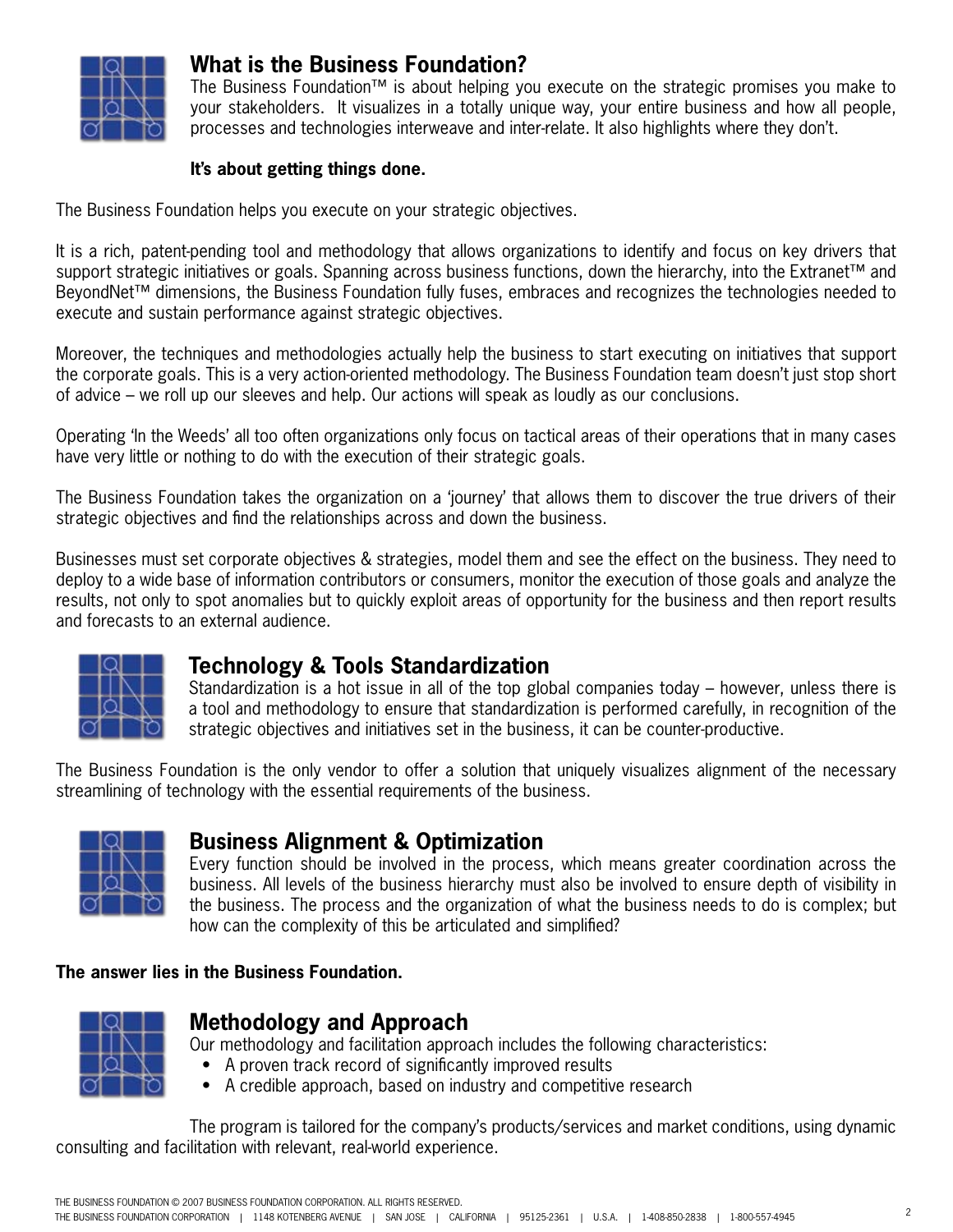Above all, we listen to you and learn about your business from your perspective. We sit down with you and take you through the five stages, (sheets) of the Business Foundation and focus on the company's strategic objectives and look at the key drivers or KPI's, processes and ultimately the technologies that need to exist to drive your success.

Typically, the first meeting is with Senior Business Executives that have a holistic view of the business. This meeting, or set of meetings, focus on the objectives of the business, what is working in the business now, what may need improvement, and ultimately a portfolio plan is quickly drawn up.

The second meeting will likely be with other Senior Business Executives of other business functions. Subsequent meetings would likely be with the operational areas of the business and will focus on the actions that need to be carried out in the business to achieve the goals outlined by the Executives.

The end result is clear visibility into the areas that the company needs to focus on, in relation to the strategic objectives.

Also visible are the interdependencies and connections existing between business departments and layers of the business. This will articulate the need to work across a common set of goals and objectives. More significantly, The Business Foundation will help to gain alignment across and down the business that will allow you to execute against the strategic objectives that have been set.



## **What You Get**

This straightforward and highly effective methodology allows Executives and key business managers to gain common understanding and direction in the business. It's highly interactive approach lends itself to optimal collaboration and discussion. The result is a documented strategic solution and plan that the client and The Business Foundation can partner to provide.

The Business Foundation provides a means of clarifying roles & responsibilities, expectations and performance metrics for all the members of a Foundation System™. As the map is completed, each person and group has a deeper understanding of the expectations and desired outcomes of the other.

Clear agreements and commitments are made and initiatives planned and started, making it much easier to manage and produce the intended results. The principle here is that people easily commit to that which they have helped design.

The Foundation concentrates on both internal and external partnering, including:

- • *Producing repeatable, reliable, predictable results from internal and external partnering efforts Increasing cooperation, collaboration and total customer experience*
- Saving time and money by getting to SLA's (service level agreements) and deliverables faster and by developing a *deeper understanding of what is required to fulfill on expectations*
- • *Minimizing surprises each partner knows what is expected and how results will be measured*

This is accomplished by:

- • *Clarifying roles & responsibilities*
- • *Clarifying expected deliverables and customer experience across members of the Foundation System*
- *Creating balanced goals and metrics*
- Developing a clear set of performance standards
- Generating clear rules of engagement
- Clarifying the organizational maturity level necessary to produce the intended results vs the current level of *organizational maturity*
- • *Identifying underlying business processes, systems, learning and growth needs that are missing or need enhancement*
- Identifying potential breakdowns and mitigating strategies with which to respond